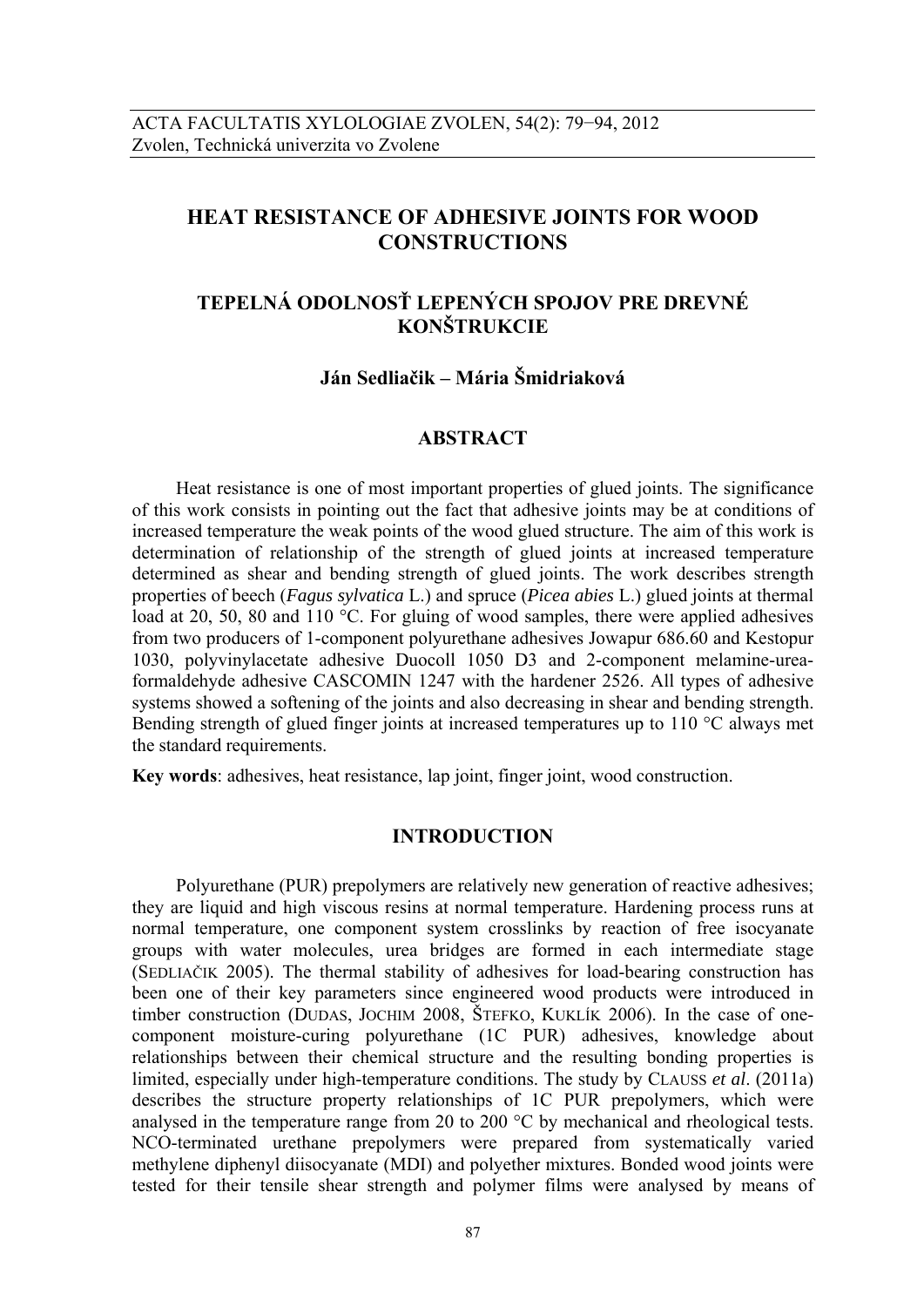dynamic mechanical analysis (DMA) and differential scanning calorimetry (DSC). The results revealed a significant influence of hard segment content and cross-link density on the thermal stability of the prepolymers.

The relationship between the chemical structure of commercial polyurethanes and temperature-dependent creep properties was determined by RICHTER *et al*. (2006) in full scale tests and the results were compared with thermomechanical analysis. Comparison of mechanical performance with 13C-NMR spectroscopy studies elucidated important structure-property relationships, which either allows the reduction or elimination of temperature-dependent creep in 1C-PUR adhesives for wood. The combination of the relative content of still reactive, free –NCO groups on the polyurethane, careful selection of the degree of resin polymerization and a slower rate of reaction are the three most significant parameters that have to be controlled to overcome the problem of temperaturedependent creep found in 1C-PUR adhesives. The results obtained indicate that adhesives presenting a combination of a higher content of still unreacted –NCO groups, a lower degree of polymerization and slower reaction rate are capable to counteract problems of high sensitivity of polyurethane to temperature-dependent creep.

Melamine-urea-formaldehyde resins (MUF) have been used successfully for wood products for three decades. Although wood products bonded by MUF resins have seen widespread use, formaldehyde emission from the products has become an indoor air pollution problem. It has been proposed that the more substituted triazine and urea nuclei in the MUF resin provide lower amounts of formaldehyde (TOHMURA *et al*. 2001); however the effect of the melamine content in MUF resins on the cured resin structure is still unclear. Melamine-formaldehyde (MF) adhesive showed excellent shear strength (CLAUSS *et al*. 2011b) at temperature range from 20 °C to 150 °C and even at 220 °C no discolouration of the bond line (caused by a thermal degradation) occurred. For ureaformaldehyde (UF) fracture surface, this degradation process occurred at much higher rate and it can be argued that the degradation process for MUF adhesives was delayed due to the addition of melamine. MUF adhesives were researched with thermomechanical analysis (TMA) in temperature mode between 40 °C and 220 °C by KAMOUNN, PIZZI (1998). Improvement in network tightness with the melamine salt resulted in higher strength of beech wood bonds.

For producing engineered wood products, different thermoplastic and thermosetting adhesives have been used. Polyvinyl acetate (PVAC) adhesives have a good bending property and water resistance and can be used in the production of structural and non structural wood products. Due to health hazards in formaldehyde emissions from formaldehyde based adhesives, there is growing interest in the usage of PVAC-based composites in furniture or residential construction. PVAC is one of thermoplastic adhesives that are mostly used as an emulsion. In order to improve the performance in adverse climatic conditions, PVAC adhesives are generally modified with cross-linking agents such as polymeric diphenylmethane isocyanate and other vinyl monomers during polymerisation. Cross-linked PVAC are rigid, better heat and moisture resistant. In the experiments, when testing tensile shear strength of PVAC adhesive joints after accelerated treatment, in some of cases, the average tensile shear strength of PVAC adhesive was increased slightly (SHUKLA *et al*. 2008). This was likely due to post-curing of the adhesive during accelerated treatment.

The thermal stability of glued wood joints is an important criterion to determine the suitability of adhesives in the field of engineered wood. Thereby the cohesiveness of the adhesive must not degrade under heat load. The current investigation by CLAUSS *et al*. (2011b) covers the influence of temperature from 20 to 220  $^{\circ}$ C on the shear strength of glued wood joints. Different adhesive systems were investigated. With increasing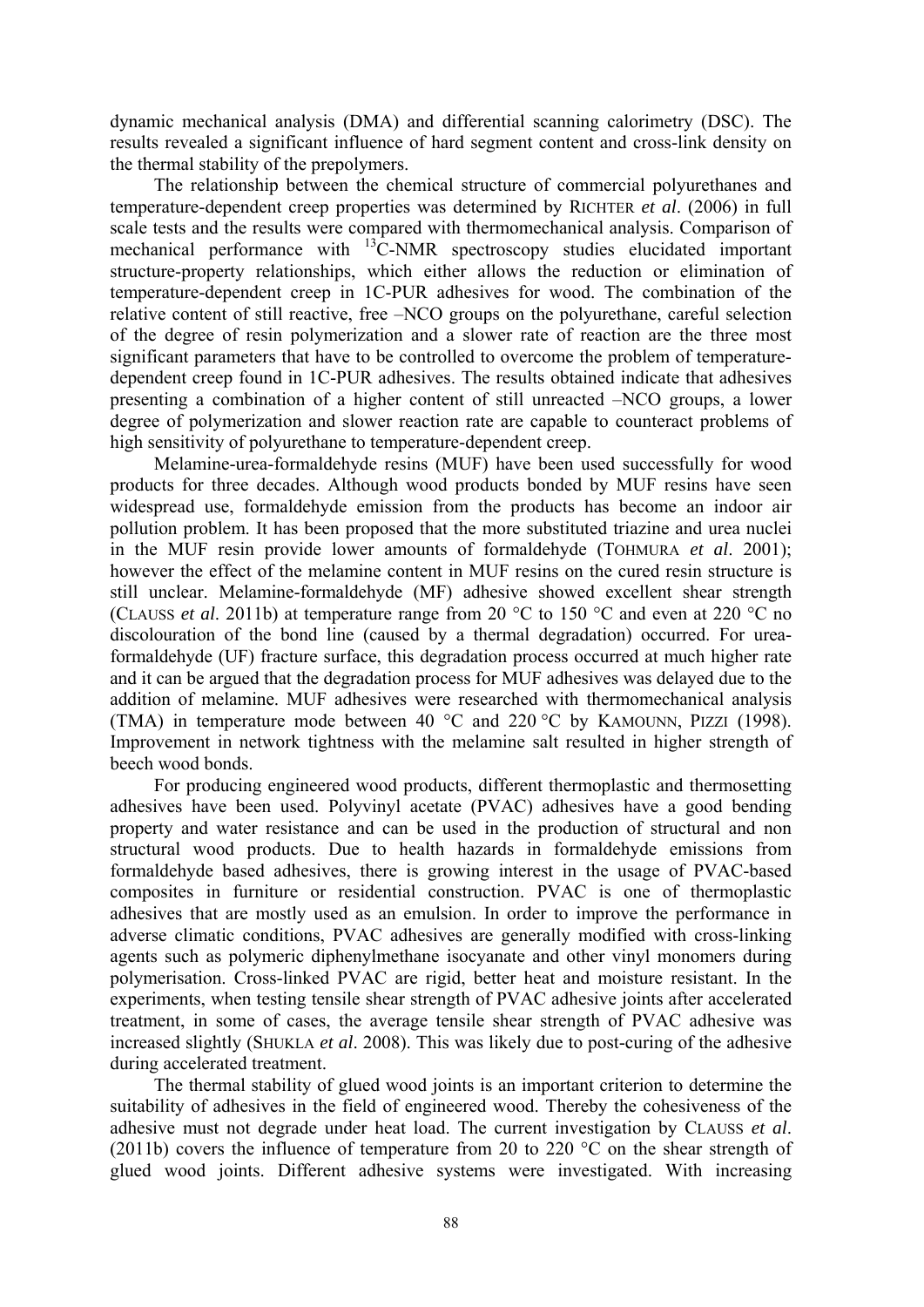temperature, the shear strength of solid wood and also of glued wood joints decreased. There were big differences in thermal stability and failure behaviour between the adhesive systems as well as within the polyurethane group. The thermal stability of one-component polyurethane systems can be greatly varied by modifying their chemical structure. Well adapted one component polyurethane adhesives reach strength similar to that of phenol resorcinol resin.

CECEN *et al*. (2008) and TAVMAN *et al*. (2009) presented the study on the electrical conductivity, mechanical properties and adhesion properties of different adhesive systems filled with silver-coated wollastonite fibres. The wollastonite is frequently used in plastics applications because increases scratch resistance, thermal stability, welding strength, and decreases warpage and shrinkage. The results indicated that adhesives filled with W-Ag are materials with good mechanical properties.

The main aim of this research is determination of the thermal stability of lap and finger glued joints of wood constructions at various temperatures from 20 to 110 °C. Testing of shear strength of lap joints and bending strength of finger joints was carried out on samples of hard wood and soft wood species, beech and spruce.

## **METHODS**

Used adhesive types, Jowapur 686.60 and Kestopur 1030 are 1-component, moisture curing polyurethane adhesives for joining of wooden materials. Both products meet the requirements of EN 301/302 standards stated at Norwegian Treteknisk Institute. Used adhesive Duocoll 1050 D3 is 1-component PVAC dispersion. Melamine-ureaformaldehyde adhesive CASCOMIN 1247 is 2-component resin with the hardener 2526. All used adhesives and a hardener were applied in a liquid state, the gluing process of samples was carried out according to adhesive manufacturer's instructions and according to following standards:

- EN 205: 2003 Adhesives. Wood adhesives for non-structural applications. Determination of tensile shear strength of lap joints.
- EN 302-1: 2004 Adhesives for load-bearing timber structures. Test methods. Part 1: Determination of bond strength in longitudinal tensile shear strength.
- EN 385: 2003 Finger jointed structural timber. Performance requirements and minimum production requirements.
- EN 408: 2010 Timber structures. Structural timber and glued laminated timber. Determination of some physical and mechanical properties.

Test samples for shear strength were prepared in laboratory and samples for bending strength in industrial conditions. Strength at 20 °C was determined without heating at general laboratory conditions. Thermal stability in shear and bending strength at selected temperatures, 50, 80 and 110 °C was determined immediately after removing of samples from the heat chamber according to the standard:

 EN 14257: 2006 Adhesives. Wood adhesives. Determination of tensile strength of lap joints at elevated temperature (WATT '91).

Longitudinal tensile shear strength was carried out on the testing equipment LaborTech 4.050 and bending strength on TIRAtest 2850 (Figure 1). All test results were subjected to mathematical and statistical analysis (KLEIN *et al*. 2002).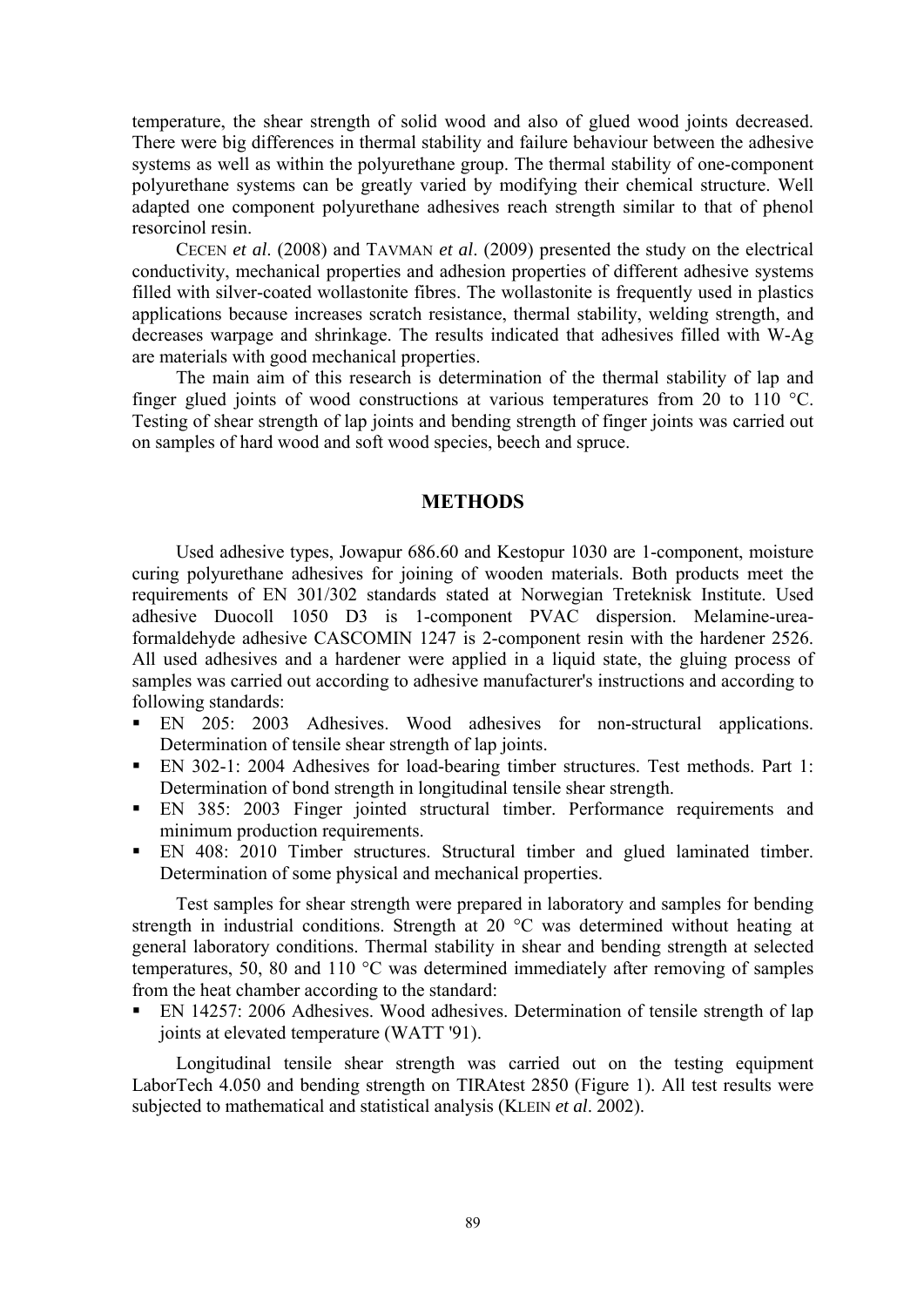



**Fig. 1 Testing equipment with inserted samples.** 

## **RESULTS AND DISCUSSION**

## **Lap joints**

Table 1 describes basic statistical evaluation of obtained results of shear strength of lap joints of beech wood samples glued with PUR adhesive Jowapur 686.60 measured at different levels of temperature.

| Temperature<br>or. | <b>Shear strength</b><br>(MPa) | <b>Std deviation</b><br>(MPa) | <b>Variability</b><br>(0/0) | Number of<br>samples |
|--------------------|--------------------------------|-------------------------------|-----------------------------|----------------------|
|                    |                                |                               | .4.8                        |                      |
| $50^{\circ}$       |                                | .03                           | ٥.٥                         |                      |
| 80                 |                                |                               | 9.9                         |                      |
|                    |                                |                               |                             |                      |

#### **Tab. 1 Shear strength of lap joints of beech wood glued with PUR adhesive.**

Detailed statistical analysis of Duncan's test showed a statistically significant difference in shear strength of beech PUR glued joints between the temperatures of 50 and 80 °C. The temperature of 80 °C caused the significant decrease of shear strength of glued joint of beech wood samples. Shear strength of glued joints at temperatures above 80 °C fell below the standard EN 301 requirement of 10 MPa.

Table 2 describes basic statistical evaluation of obtained results of shear strength of lap joints of spruce wood samples glued with PUR adhesive Jowapur 686.60 measured at different levels of temperature.

| Tab. 2 Shear strength of lap joints of spruce wood glued with PUR adhesive. |  |  |
|-----------------------------------------------------------------------------|--|--|
|                                                                             |  |  |

| Temperature<br>$\sim$ | <b>Shear strength</b><br>(MPa) | <b>Std deviation</b><br>(MPa) | <b>Variability</b><br>(0/0) | Number of<br>samples |
|-----------------------|--------------------------------|-------------------------------|-----------------------------|----------------------|
|                       |                                |                               |                             |                      |
|                       | v.o                            | .26                           | 10.U                        |                      |
|                       |                                |                               | .8.9                        |                      |
|                       |                                | າາ<br>∠∠                      | 19 Q                        |                      |
|                       |                                | .02                           |                             |                      |

Detailed statistical analysis of Duncan's test showed a statistically insignificant difference in shear strength of spruce PUR glued joints between the temperatures of 20 and 110 °C for spruce wood samples. The increase in temperature caused only a slight decrease in shear strength of bonded lap joints of spruce wood. When comparing beech PUR with spruce PUR adhesive joins, we can conclude that PUR adhesive showed a good thermal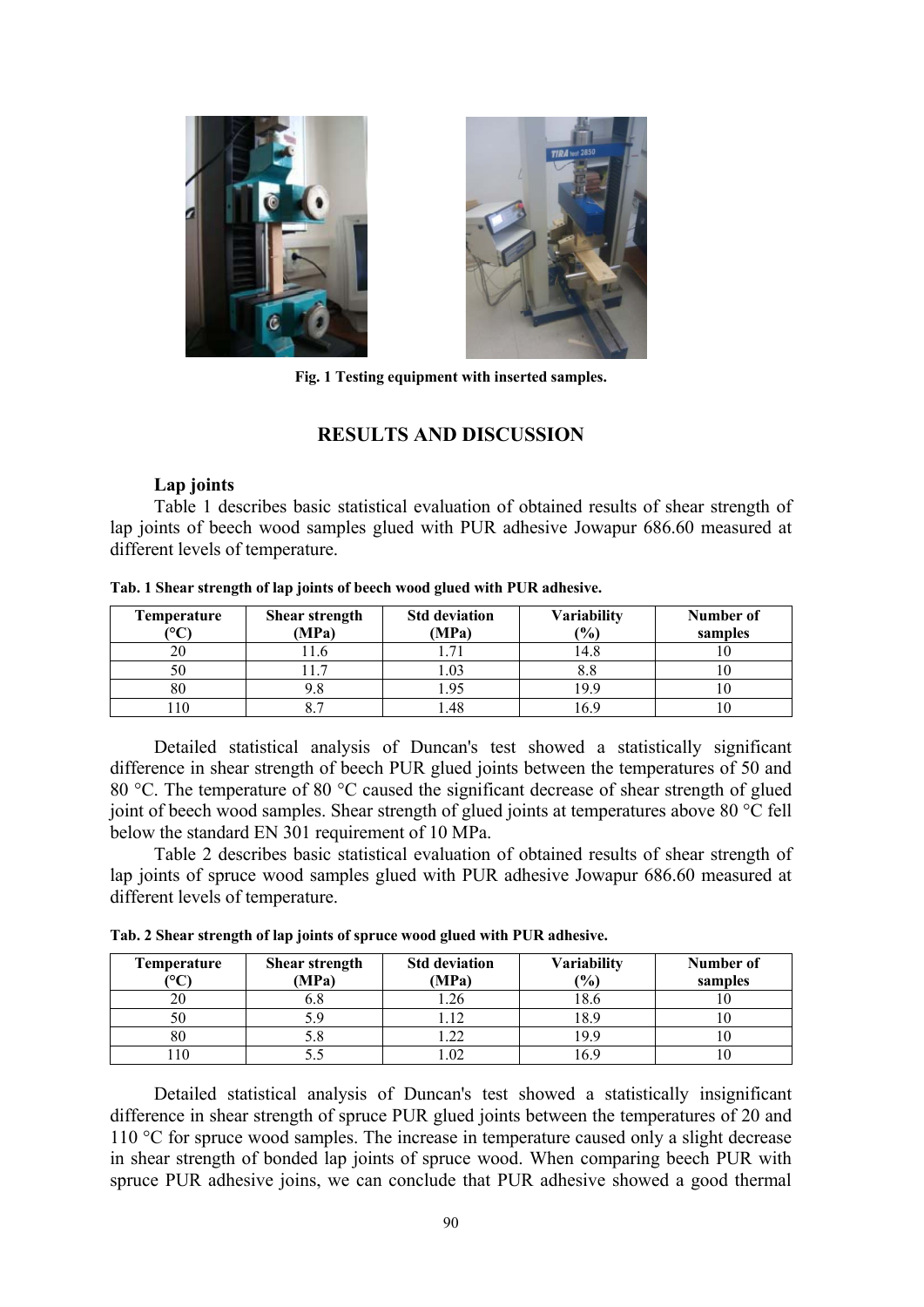stability up to 50  $^{\circ}$ C; the shear strength of the beech PUR joints was not significantly decreased. At 80 °C shear strength decreased to the value below the standard EN 301 requirement. Slower decrease in shear strength was found at PUR spruce joints. The increasing temperature caused only a slow decreasing of shear strength of PUR bonded spruce lap joints (see Fig. 2). All these results of testing of lap glued joints for both wood species are comparable with results of CLAUSS *et al*. (2011b), who stated the first decrease of shear strength over 50 °C, further increasing of temperature over 200 °C caused delamination of glued joints. Table 3 describes the basic statistical evaluation of obtained results of shear strength of lap joints of beech wood samples glued with PVAC adhesive measured at different levels of temperature. Detailed statistical analysis of Duncan's test showed the statistically significant difference in shear strength of beech PVAC glued joints among all levels of used temperatures, see Fig. 2. Shear strength of beech PVAC glued joint at 20 °C is statistically significantly different from the shear strength at all other tested temperatures. With temperature increased to 50 °C, shear strength was strongly decreased. Temperature of 80 °C caused the significant decrease of shear strength; shear strength of beech PVAC glued joints fell below the standard product requirements of 7 MPa.

| Temperature | Shear strength | <b>Std deviation</b> | <b>Variability</b> | Number of |
|-------------|----------------|----------------------|--------------------|-----------|
| $\sim$      | (MPa)          | (MPa)                | (%)                | samples   |
|             | 10.4           | 2.86                 | 27.5               |           |
|             |                | ე 92                 | $\overline{3.0}$   |           |
| 80          |                | 0.78                 | !4.3               |           |
| 10          |                |                      | າງ ສ               |           |

**Tab. 3 Shear strength of lap joints of beech wood glued with PVAC adhesive.** 

Table 4 describes basic statistical evaluation of obtained results of shear strength of lap joints of spruce wood samples glued with PVAC adhesive measured at different levels of temperature.

| Temperature<br>$\sim$ | Shear strength<br>(MPa) | <b>Std deviation</b><br>(MPa) | <b>Variability</b><br>(9/0) | Number of<br>samples |
|-----------------------|-------------------------|-------------------------------|-----------------------------|----------------------|
|                       |                         | .66                           | 29.0                        |                      |
|                       |                         |                               |                             |                      |
| 80                    | 4.0                     | ) 69                          | .4.5                        |                      |
|                       |                         |                               |                             |                      |

**Tab. 4 Shear strength of lap joints of spruce wood glued with PVAC adhesive.** 

Statistical analysis of Duncan's test showed the statistically insignificant differences in shear strength of spruce PVAC glued joints on temperature levels of 20, 50 and 80 °C. The increased temperature caused only a slight decrease in shear strength of bonded lap joints of spruce wood. Statistically significant difference was confirmed between shear strengths measured at 20 and 110 °C. The temperature of 110 °C caused the significant decrease of shear strength of spruce PVAC glued joint, see Fig. 2. When comparing beech PVAC with spruce PVAC adhesive joins, we can see that beech PVAC adhesive showed strong decrease in shear strength at 50 °C (by 32 %). The strength of the joints at 110 °C reached the value only 18 % of the shear strength of the joint at 20 °C. Spruce PVAC joints showed better stability in temperature interval from 20  $\degree$ C to 50  $\degree$ C. Up to 80  $\degree$ C the shear strength of spruce PVAC joints did not change significantly. At 80 °C the shear strength reached 72 % of spruce wood strength. At 110 °C the shear strength dropped to 34 % of the initial value of spruce PVAC shear strength.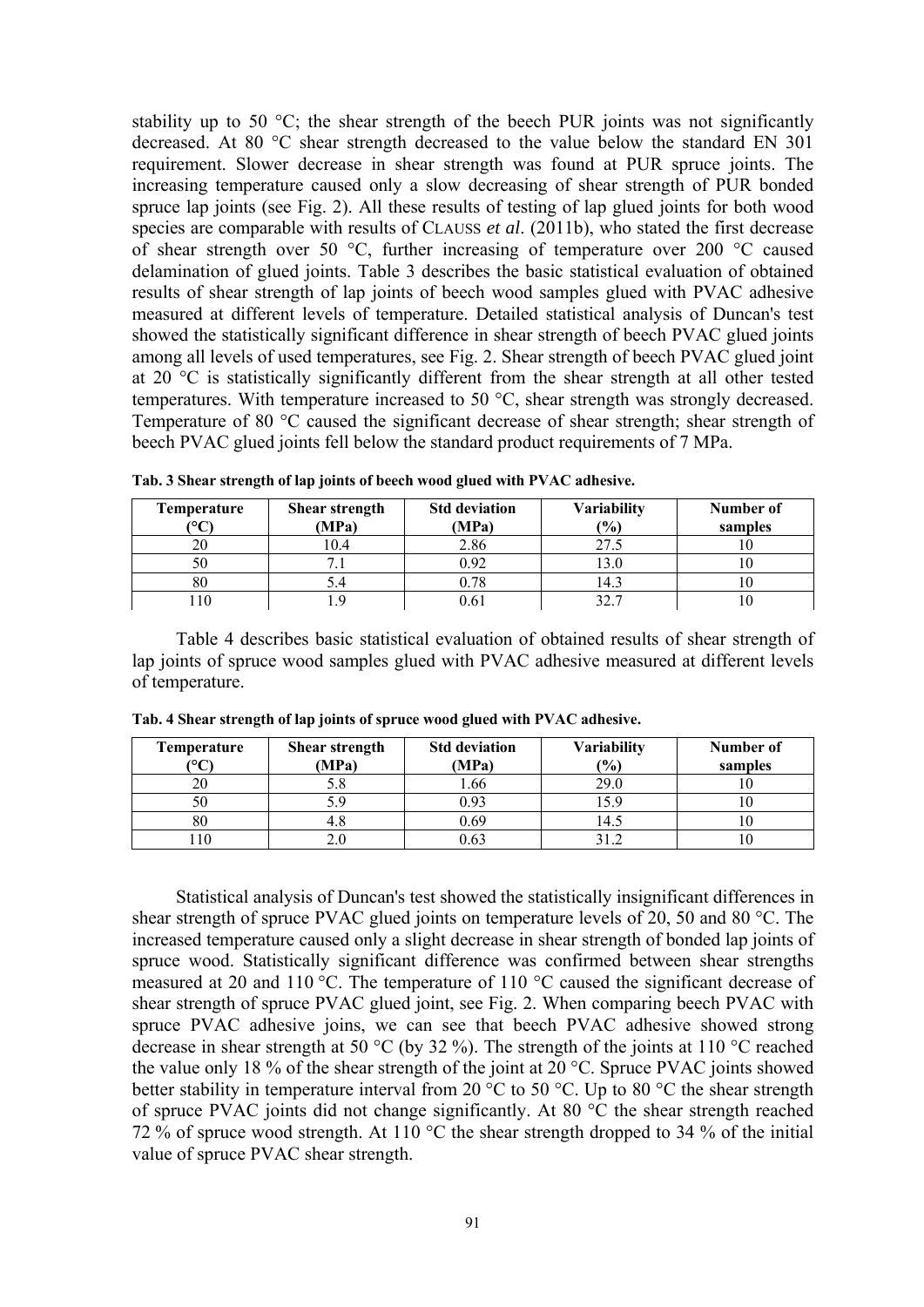Based on the measured values of shear strength (see Fig.2), we can conclude that decrease of shear strength is much stronger at PVAC adhesive. Final strength of PVAC joints (at 110 °C) reached the value of only 1.9 MPa at beech (18 %) and 2 MPa at spruce (34 %). The percentage is calculated considering the initial values of the shear strength of particular adhesive bonds. PVAC belongs to the group of thermoplastic polymers which are able to deform reversibly within a special temperature range. If the range is exceeded, a thermal degradation occurs. Final strength of PUR adhesive bonds (at 110 °C) reached the values of 8.7 MPa for beech (75 %) and 5.5 MPa for spruce (81%) wood samples.



**Fig. 2 Shear strength of lap joints in beech and spruce specimens glued with PUR and PVAC adhesives at different temperatures.** 

#### **Finger joints**

Table 5 describes basic statistical evaluation of obtained results of bending strength of finger joints of spruce wood samples glued with PUR adhesive Kestopur 1030 measured at different levels of temperature.

| Temperature<br>$\sim$ | <b>Bending strength</b> | <b>Std deviation</b> | <b>Variability</b> | Number of |
|-----------------------|-------------------------|----------------------|--------------------|-----------|
|                       | (MPa)                   | (MPa)                | $\frac{(0)}{0}$    | samples   |
|                       |                         | 1.50                 | 30.0               |           |
| 60                    | 34.2                    | 9.96                 |                    |           |
| 80                    | 36.3                    | 2.56                 |                    |           |
|                       | າ ເາ                    | 7.96                 | 24.4               |           |

**Tab. 5 Bending strength of finger joints of spruce wood glued with PUR adhesive.** 

Despite the high coefficient of variation, all values of bending strength of all tested spruce PUR finger joint samples were over the standard requirement. Bending strength of glued finger joints at increased temperatures generally did not fall below the standard EN 385 requirement of 24 MPa. Table 6 describes basic statistical evaluation of obtained results of bending strength of finger joints of spruce wood samples glued with MUF adhesive measured at different levels of temperature.

**Tab. 6 Bending strength of finger joints of spruce wood glued with MUF adhesive.** 

| <b>Temperature</b><br>$\mathcal{C}$ | <b>Bending strength</b><br>(MPa) | <b>Std deviation</b><br>(MPa) | <b>Variability</b><br>(0/0) | Number of<br>samples |
|-------------------------------------|----------------------------------|-------------------------------|-----------------------------|----------------------|
|                                     | 50.3                             |                               | 993                         |                      |
| ov                                  | 7. J                             |                               | 13.24                       |                      |
|                                     | 38.5                             | 3.34                          | 8.67                        |                      |
|                                     |                                  |                               | 144                         |                      |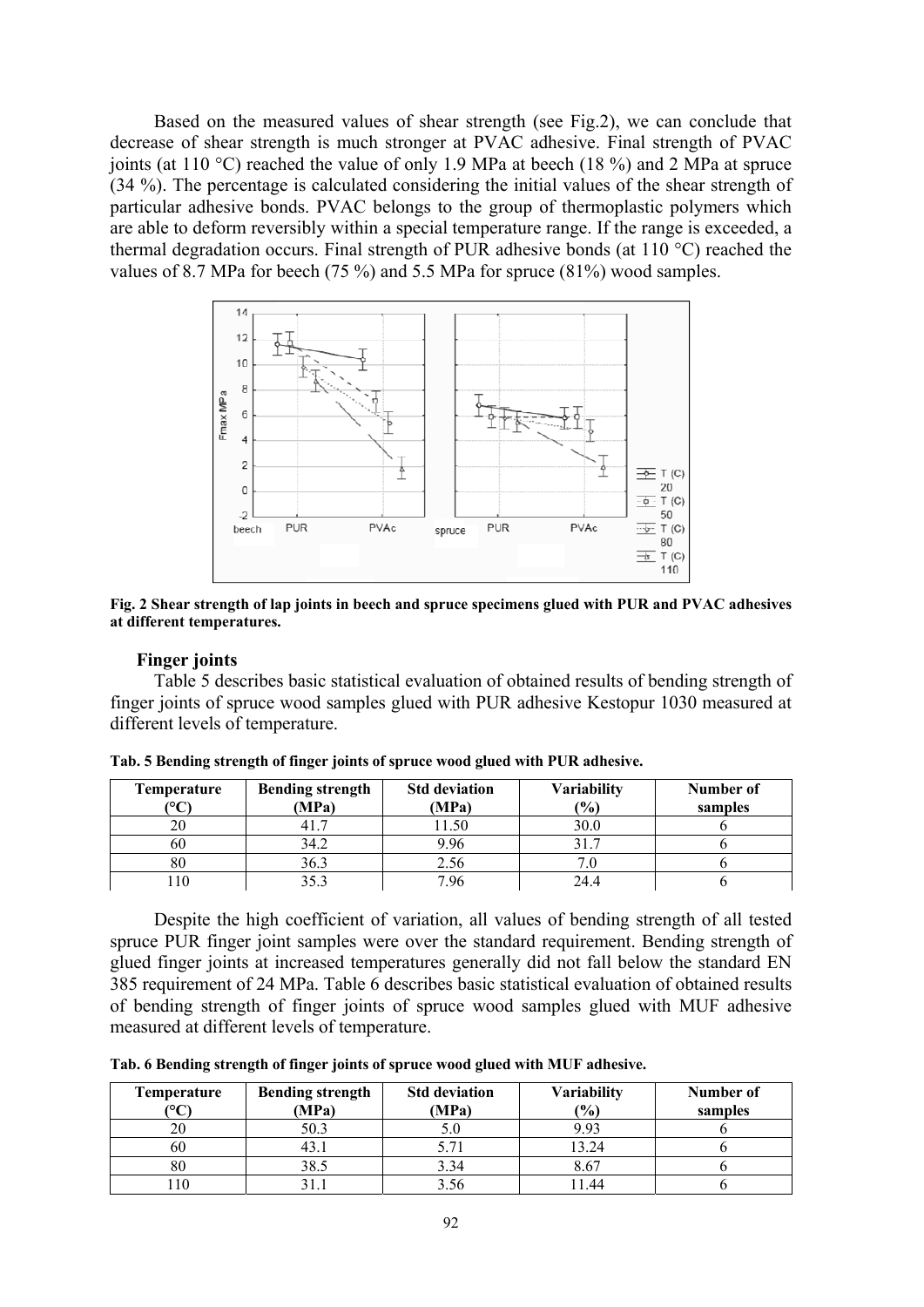Bending strength of all tested spruce MUF finger joint samples met the standard requirement. Bending strength of glued spruce MUF finger joints at increased temperature never fell below the standard EN 385 requirement of 24 MPa. The tested MUF adhesive is commonly used for bonded wood for load bearing constructions. It is certified in combination with the hardener according to EN 301.

When comparing the bending strength of finger joints glued with PUR and MUF adhesives we can conclude that finger joints of both adhesives show a good thermal stability up to 110 °C. At temperatures below 80 °C, the bending strength of spruce MUF finger joins is higher than bending strength of spruce PUR finger joins. The results are comparable with results published by FOLLRICH *et al.* (2007), who stated slowly higher shear strength values of MUF-bonded samples when compared with PUR and phenol-resorcinolformaldehyde bonded specimens. Up to 110 °C none sample showed bending strength below the standard EN 385 requirement of 24 MPa. When testing the thermal stability of lap joints of beech wood, CLAUS *et al*. (2011b) stated excellent thermal stability of MUF adhesives up to 70 °C, a slight drop of shear strength at 110 °C, while the wood failure percentage was up to 200 °C 100 %. The lower shear strengths were caused by the failure of wood and not by the failure of the adhesive.



**Fig. 3 Bending strength of finger joints in spruce specimens against temperature.** 

When increasing the temperature (see Fig. 3), the bending strength of spruce PUR finger joints showed slow decrease. Similar behaviour was observed at MUF adhesive, but the bending strength of spruce MUF finger joints at temperature above 60 °C decreased faster.

### **CONCLUSION**

The importance of this work lies in pointing out the fact that glued joints may be under conditions of elevated temperature weak points of wooden structures. The aim of the experiments was to determine the behaviour of glued joints and their thermal resistance at temperatures, which can be increased at general conditions e.g. sunshine, heating of buildings, chimney from fireplace etc. Heat resistance of joints was tested at 20, 50, 80 and 110 °C. Both types of polyurethane adhesives showed a slight decrease in shear strength at elevated temperature. It was proved, that temperatures up to 110 °C do not reduce the strength of bonded joints under standard requirements. Bending strength of glued finger joints, glued with PUR and MUF adhesives, at increased temperatures up to 110 °C always met the standard. Within carried experiments, PVAC had to be considered separately, as it is thermoplastic adhesive used for non-bearing applications.